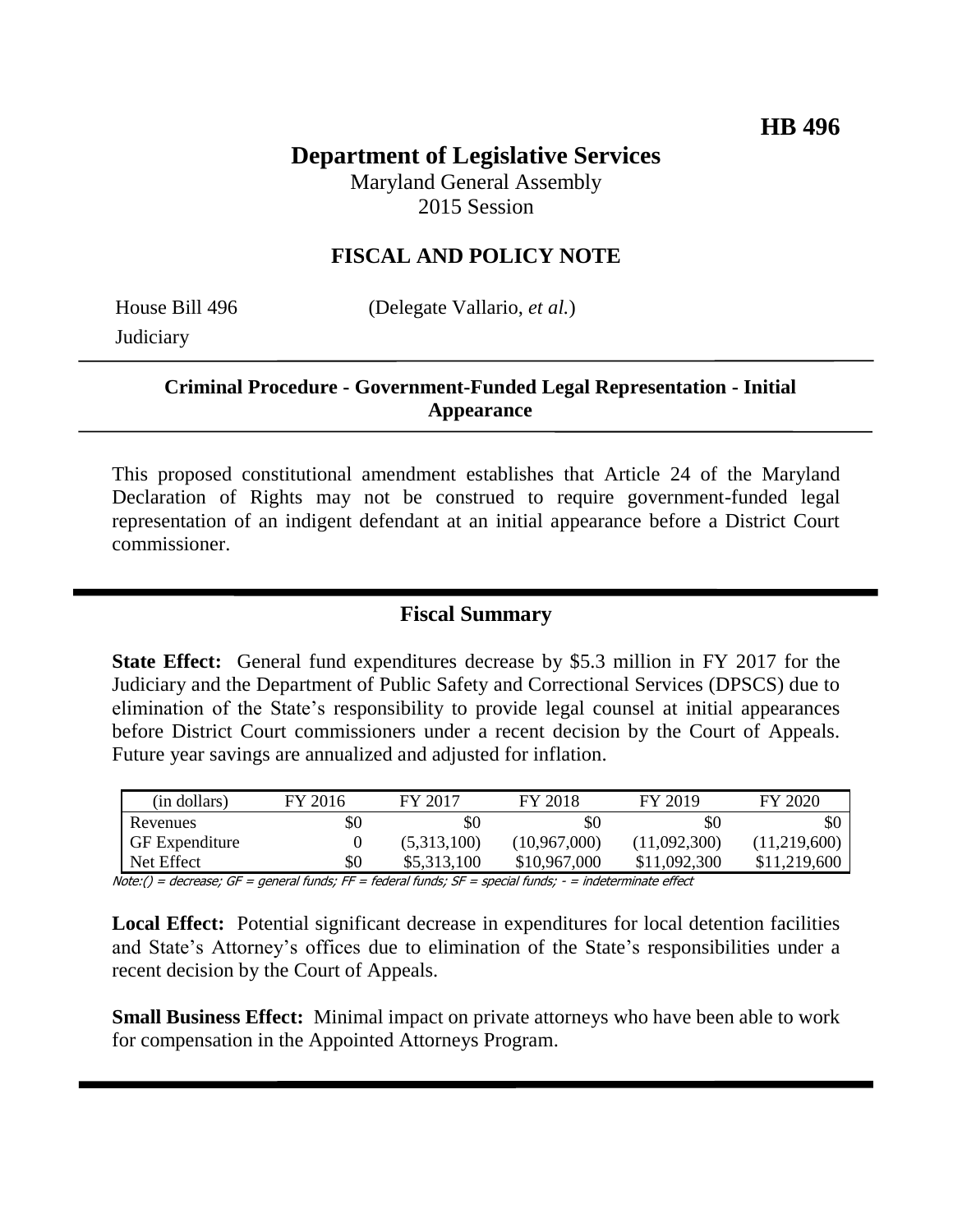## **Analysis**

**Background/Current Law:** In *DeWolfe v. Richmond*, 434 Md. 403(2012), the Maryland Court of Appeals held on January 4, 2012, that under the then-effective version of the Maryland Public Defender Act, no bail determination may be made by a District Court commissioner concerning an indigent defendant without the presence of counsel, unless representation by counsel is waived ("*Richmond I*").

The plaintiffs in the case represented a class of indigent criminal defendants who were arrested, detained at the Central Booking and Intake Facility in Baltimore City (CBIF), brought before a commissioner for initial bail hearings, and requested and were denied representation by counsel at the initial bail hearings. The facts were undisputed that the initial appearances of criminal defendants in Baltimore City were not conducted in a courtroom, open to the public, or recorded. The initial appearances occurred at CBIF, in a small room, with the defendant and the commissioner on opposite sides of a plexiglass window talking through a speaker system. Evidence was presented that the commissioner's initial bail decision often was not disturbed by the District Court judge on bail review.

The *Richmond I* opinion was based on the then-effective wording of the Maryland Public Defender Act, including language that the Office of the Public Defender (OPD) must represent an indigent defendant "in all stages" of a criminal proceeding. The court did not address the plaintiffs' federal and State constitutional claims of a right to representation. However, the Circuit Court for Baltimore City had previously held, based on *Rothgery v. Gillespie County*, 554 U.S. 191 (2008), that indigent arrestees have a federal and State constitutional right to be appointed counsel at initial appearance.

### **Activity during 2012 Legislative Session**

*Richmond I* sparked a heated debate during the 2012 session of the General Assembly. There was much concern about how the State would fund the obligation of OPD to begin representing people at the initial appearance phase. It was estimated that the cost to OPD alone (aside from costs that would be incurred by the Judiciary, DPSCS, State's Attorneys' offices, law enforcement agencies, and local correctional facilities) would exceed \$27 million annually. On the other hand, serious questions were raised about whether people do possess a constitutional right to legal representation at initial appearance, regardless of cost. A number of bills were introduced to attempt to counteract or mitigate the effect of *Richmond I*.

Ultimately, the General Assembly passed Chapters 504 and 505 of 2012, which (1) amended the Public Defender Act to specify that OPD is required to provide legal representation to an indigent defendant at a bail hearing before a District Court or circuit

HB 496/ Page 2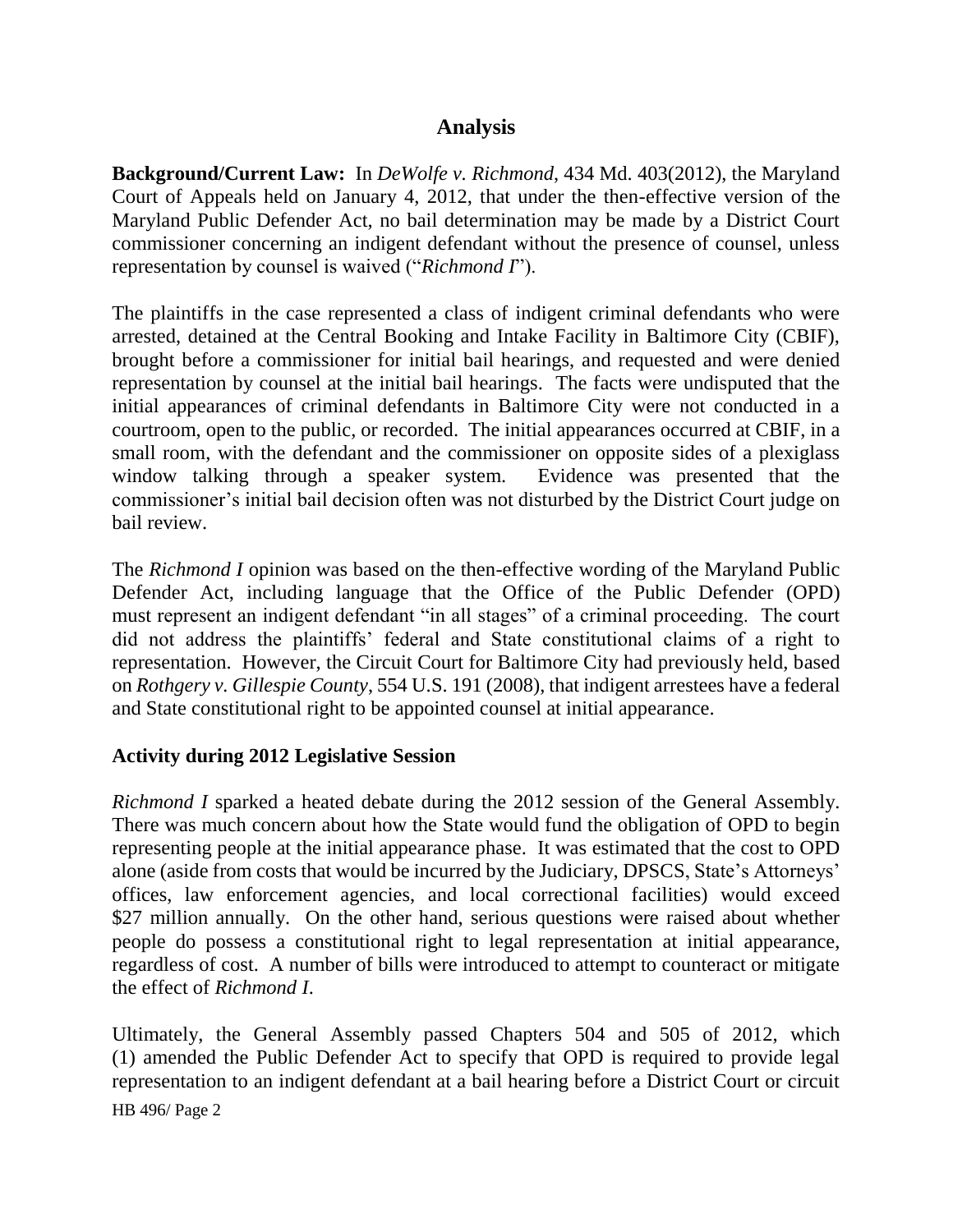court judge, but is not required to represent an indigent criminal defendant at an initial appearance before a District Court commissioner; (2) prohibited a statement made during an initial appearance before a District Court commissioner from being used as evidence against the defendant in a criminal or juvenile proceeding; (3) codified the rule that a defendant who is denied pretrial release by a District Court commissioner or who remains in custody after a District Court commissioner has determined conditions of release must be presented to a District Court judge immediately if the court is in session or, if the court is not in session, at the next session of the court; (4) required a police officer to charge by citation for specified offenses if certain conditions are met; (5) authorized a District Court commissioner to issue an arrest warrant based on an application for a statement of charges filed by an individual only if specified criteria are met; (6) established the Task Force to Study the Laws and Policies Relating to Representation of Indigent Criminal Defendants by the Office of the Public Defender; and (7) required specified entities to develop a format and procedures to record specified citation data and required the Maryland Statistical Analysis Center within the Governor's Office of Crime Control and Prevention to analyze citation data for five years beginning January 1, 2013.

### **2012-2013 Developments**

Subsequently, the Court of Appeals was asked to decide whether there was a federal or State constitutional right to State-furnished counsel for indigent defendants at their initial appearance before a District Court commissioner. On September 25, 2013, the Court of Appeals issued an opinion (434 Md. 444 (2013)) in the *Richmond* case holding that, under the Due Process component of Article 24 of the Maryland Declaration of Rights, an indigent defendant has a right to State-furnished counsel at an initial appearance before a District Court commissioner ("*Richmond II*"). The Court of Appeals issued a temporary stay of implementation of the *Richmond II* decision pending legislative action.

The task force created by Chapters 504 and 505 met several times during 2012 and 2013 and submitted a final report containing 16 recommendations, including elimination of the money bond system; implementation of a statewide pretrial services agency that utilizes risk and need-based supervision, referral, and treatment options in all Maryland counties; and adoption of an objective, validated risk assessment tool for use by pretrial services agents.

### **2014 Developments**

Several bills were introduced during the 2014 session to specifically address the *Richmond II* decision. Proposals considered involved establishing a statewide pretrial release services program, requiring that release decisions be based on risk assessments, limiting the authority of District Court commissioners, altering procedures relating to the initial appearance process and the filing of criminal charges by police officers, expanding

HB 496/ Page 3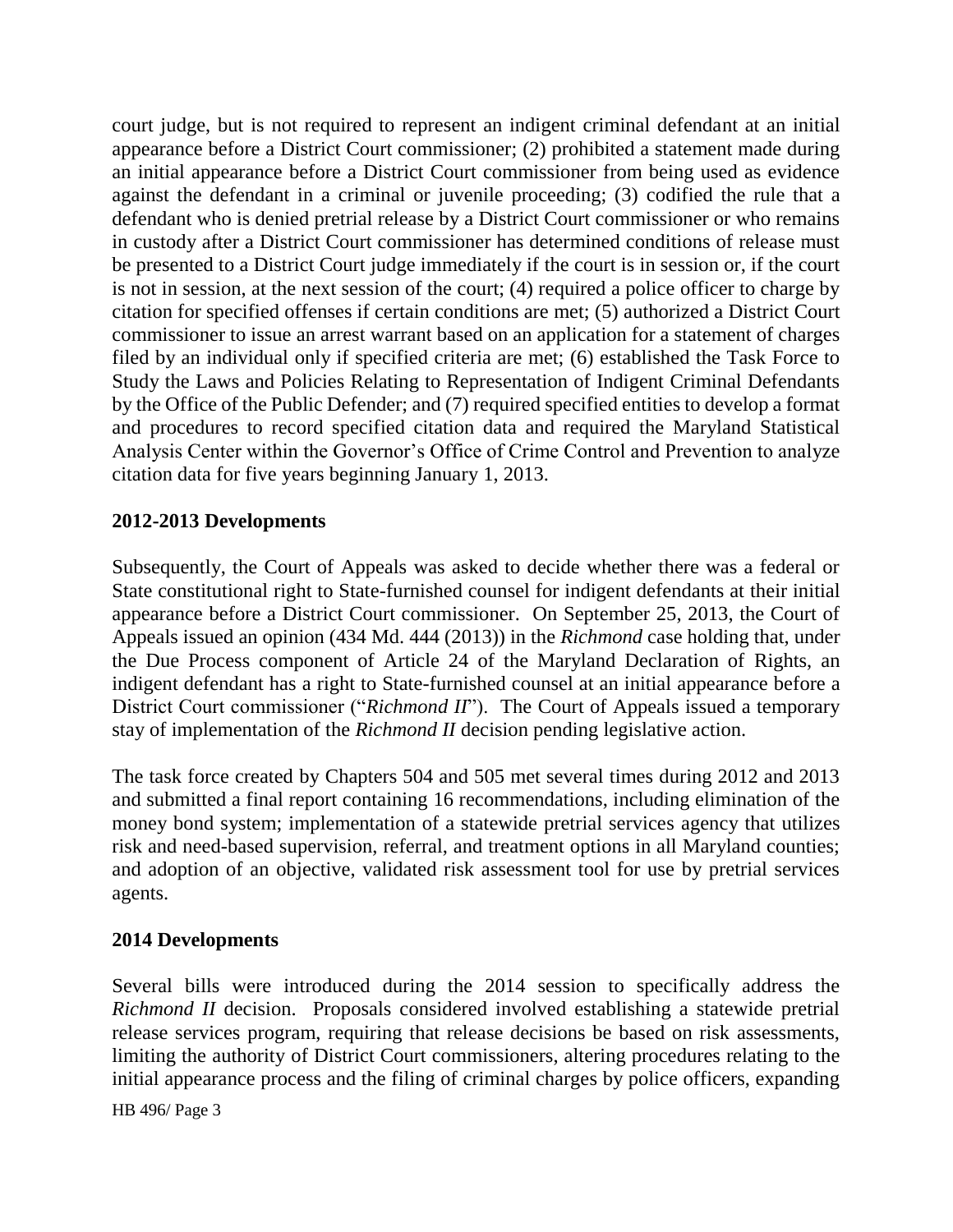the hours of operation of the District Court, establishing a task force on pretrial risk assessment, and amending the State constitution to establish that the Maryland Declaration of Rights may not be construed to require OPD to represent a defendant at an initial appearance before a District Court commissioner. Additional funding for OPD was also a major topic of discussion for the budget committees.

Although no bills specifically addressing the *Richmond II* decision passed, the fiscal 2015 budget restricts \$10,000,000 of the Judiciary's general fund appropriation to be used only for the purpose of providing attorneys for required representation at initial appearances before District Court commissioners, consistent with the *Richmond II* decision. Any funds not expended for this purpose must revert to the general fund. The Budget Reconciliation and Financing Act of 2014 (BRFA) specifies that authorization of State funds in the fiscal 2015 State budget for this purpose represents a one-time allocation and provides no authority for additional State expenditures or commitment of funds without separate authorization in the State budget as passed by the General Assembly.

The BRFA also requires that, in implementing the holding of the Court of Appeals in *DeWolfe v. Richmond*, if attorneys are appointed in a county to provide legal representation at an initial appearance before a District Court commissioner in fiscal 2015, the cost of compensating the attorneys beyond the amount restricted for that purpose in the State budget must be billed by the appointing authority to the county in which the representation is provided and must be paid by that county.

On May 27 and 28, 2014:

- the Court of Appeals adopted changes to the Maryland Rules to implement *Richmond II*'s requirement that indigent defendants be provided counsel at initial appearances and lifted the stay of *Richmond II* effective July 1, 2014;
- the Judiciary created the District Court of Maryland Appointed Attorneys Program to provide attorney representation to indigent criminal defendants during initial appearances; and
- the Governor issued an executive order establishing the Governor's Commission to Reform Maryland's Pretrial System to look at best practices from around the country and recommend how an objective-validated risk assessment tool could be used in Maryland to help determine who should be detained and who should be released before trial. The executive order directed the 23-member panel to identify ways to reduce detainment times, assist and advise the State on issues arising from the ongoing implementation on a pilot basis of a risk assessment tool in one or more counties, and develop and issue legislative recommendations.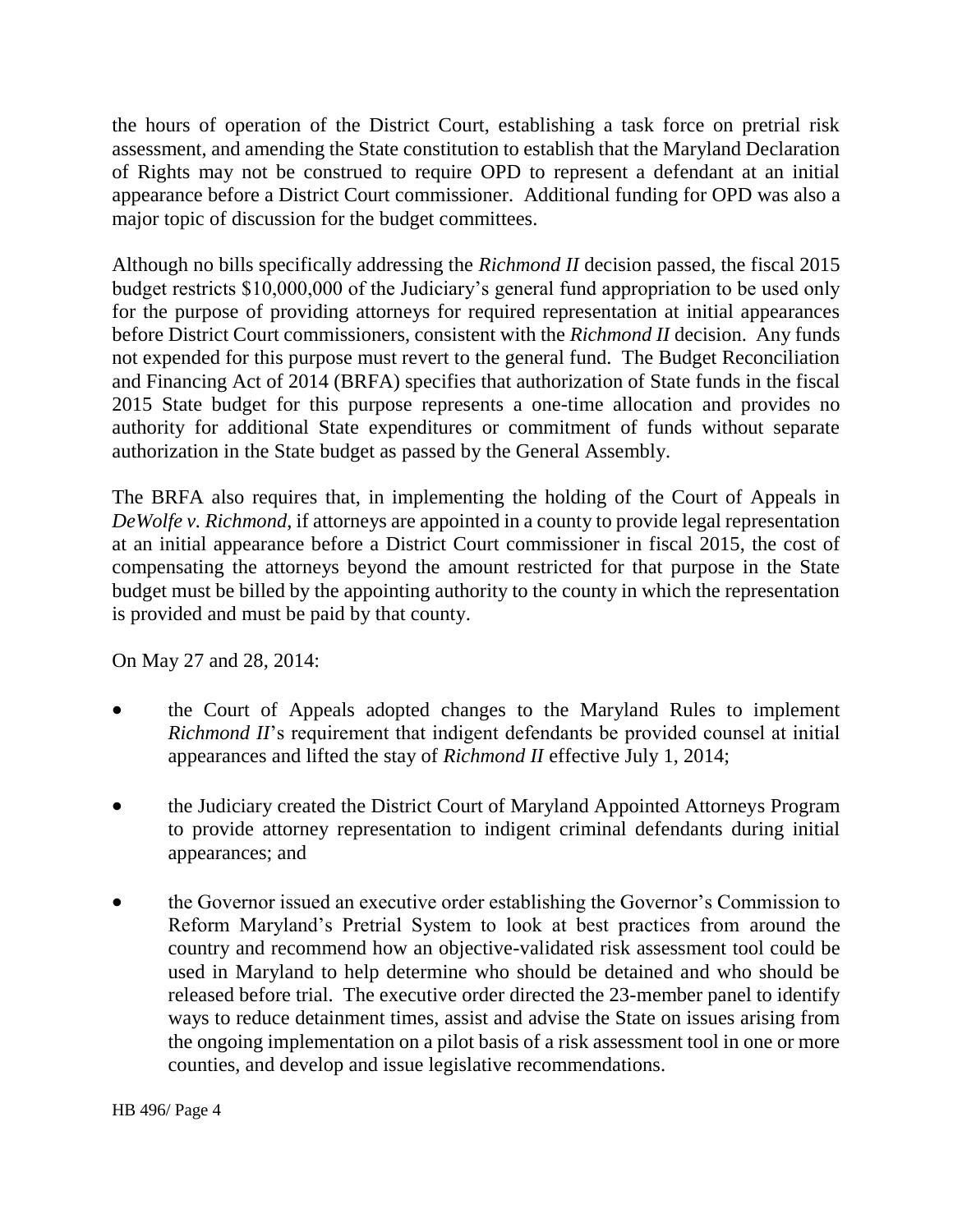To be eligible to participate in the District Court of Maryland Appointed Attorneys Program, an attorney must be licensed to practice law in the State of Maryland and be in good standing and not subject to any pending disciplinary proceedings; attend an in-person training session or a webinar and certify that the rules on initial appearances have been reviewed; and agree to compensation of \$50 an hour for services rendered (or receive *pro bono* credit). From July 2014 through December 2014, 73,708 initial appearances were conducted statewide. The Appointed Attorneys Program represented defendants in approximately 34% of those proceedings, while the defendant waived counsel in approximately 64% of the proceedings. Preliminary determinations of release and private counsel representation accounted for the remaining 2% of initial appearances.

The Governor's Commission to Reform Maryland's Pretrial System met several times during 2014. Three subcommittees were established at the second meeting: (1) the Managing Public Safety through Risk-based Decision Making Subcommittee; (2) the Pretrial System Improvement Subcommittee; and (3) the Individual Rights and Collateral Consequences Subcommittee. The subcommittees worked independently and kept the full task force abreast of their progress. The commission submitted its final report in December 2014.

**State Expenditures:** General fund expenditures for DPSCS and the Judiciary decrease by \$5.3 million in fiscal 2017, by nearly \$11.0 million in fiscal 2018, and by more than \$11.1 million annually thereafter. The fiscal 2017 estimate represents costs that would otherwise be incurred between January 2, 2017 and June 30, 2017, as discussed below. Future year estimates reflect a full year of cost avoidance.

Pursuant to Article XIV of the Maryland Constitution, constitutional amendments take effect upon the Governor's proclamation of the election results on the ballot question pertaining to the amendment. In 2014, the Governor's proclamations on the ballot questions were dated December 29, 2014, nearly two months after the November 4, 2014 general election. Applying this same timeline to the November 8, 2016 general election results in an effective date of January 2, 2017.

### *DPSCS – Overtime Costs at Central Booking*

DPSCS projects that it will incur \$1,760,000 in increased general fund expenditures in fiscal 2015 for overtime costs to accommodate *Richmond II* implementation at the Central Booking facility in Baltimore City. Due to inflation, these costs increase to \$1,795,376 in fiscal 2017. A constitutional amendment effective January 2, 2017 results in \$879,734 in avoided costs in fiscal 2017. Future year decreases in general fund expenditures are annualized and adjusted for inflation.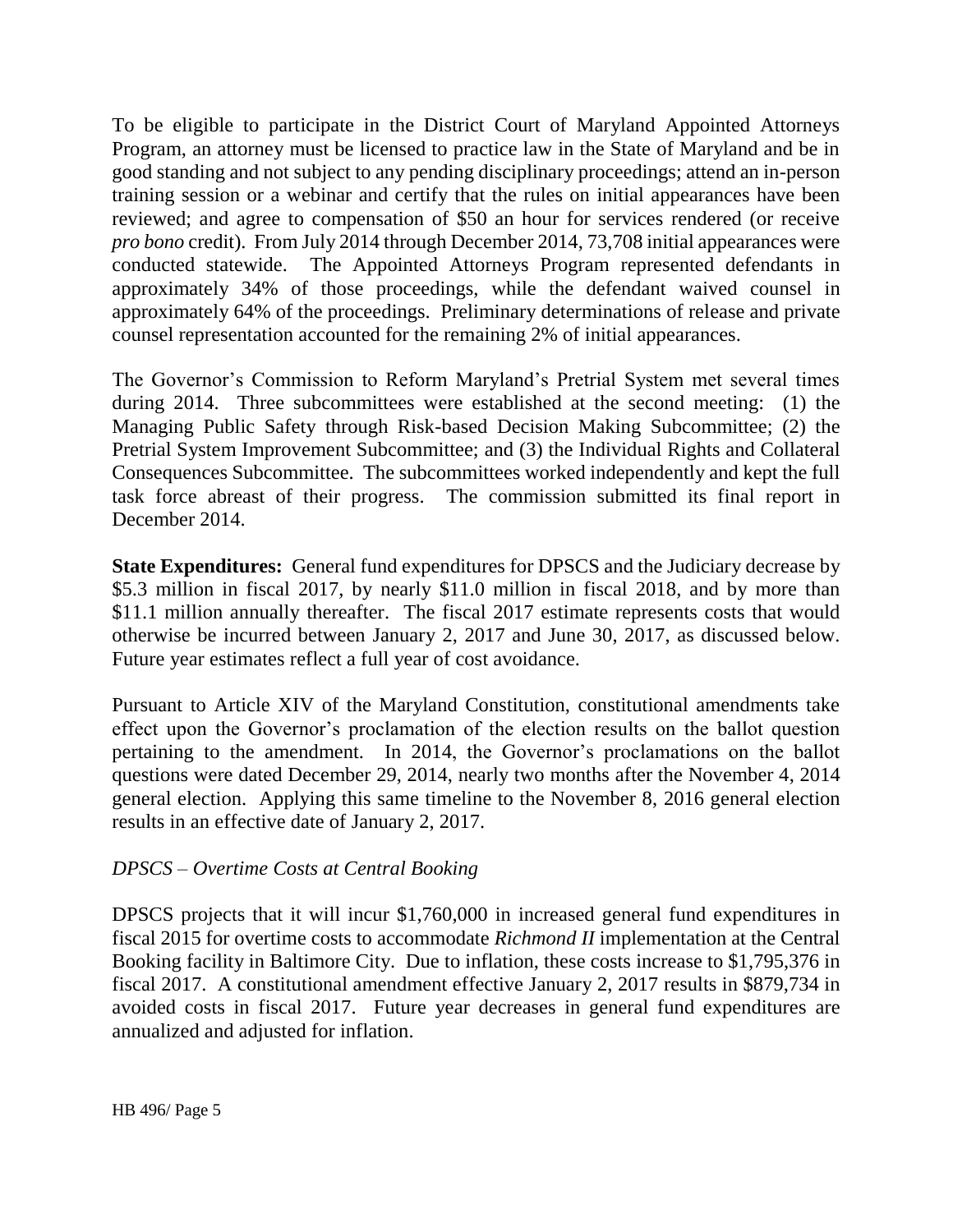|              | FY 2016* | <b>FY 2017</b> | <b>FY 2018</b>                                                | <b>FY 2019</b> | <b>FY 2020</b> |
|--------------|----------|----------------|---------------------------------------------------------------|----------------|----------------|
| General Fund |          |                |                                                               |                |                |
| Expenditures | (\$0)    |                | $(\$879,734)$ $(\$1,813,330)$ $(\$1,831,463)$ $(\$1,849,778)$ |                |                |

\*Fiscal 2016 expenditures are not affected since the constitutional amendment, if ratified, takes effect in January 2017.

#### *Judiciary – Appointed Attorneys Program*

General fund expenditures decrease by \$4,433,651 in fiscal 2017 as a result of the amendment eliminating the need for the existing Appointed Attorneys Program. Future year estimates are annualized and adjusted for inflation.

|              | <b>FY 2016*</b> | <b>FY 2017</b> | <b>FY 2018</b> | <b>FY 2019</b>                                                  | <b>FY 2020</b> |
|--------------|-----------------|----------------|----------------|-----------------------------------------------------------------|----------------|
| General Fund |                 |                |                |                                                                 |                |
| Expenditures | (S0)            |                |                | $(\$4,433,651)$ $(\$9,153,627)$ $(\$9,260,803)$ $(\$9,369,859)$ |                |

\*Fiscal 2016 expenditures are not affected since the constitutional amendment, if ratified, takes effect in January 2017.

The Judiciary projects to spend \$8.5 million in fiscal 2015 for payments to attorneys for representation of indigent defendants at initial appearances. This estimates assumes that the demand for representation and current waiver rates remain consistent.

Currently, the Judiciary is absorbing administrative costs associated with the program using Judiciary personnel who have been reassigned to this task or have been asked to perform additional duties. The Judiciary advises that in order to properly administer the program, it requires the following nine positions: three accounting clerks, one accounting supervisor, one manager, and four clerks/support staff employees. Though not currently funded, this estimate assumes that the Judiciary is no longer able to absorb these functions by redirecting existing staff; thus, the estimate includes those positions as part of the cost for the implementation of the *Richmond II* decision through the Appointed Attorneys Program.

#### *State Board of Elections (SBE)*

State costs of printing ballots may increase to the extent inclusion of the proposed constitutional amendment on the ballot at the next general election would result in a need for a larger ballot card size or an additional ballot card for a given ballot (the content of ballots varies across the State, depending on the offices, candidates, and questions being voted on). However, it is assumed that the potential for such increased costs have been